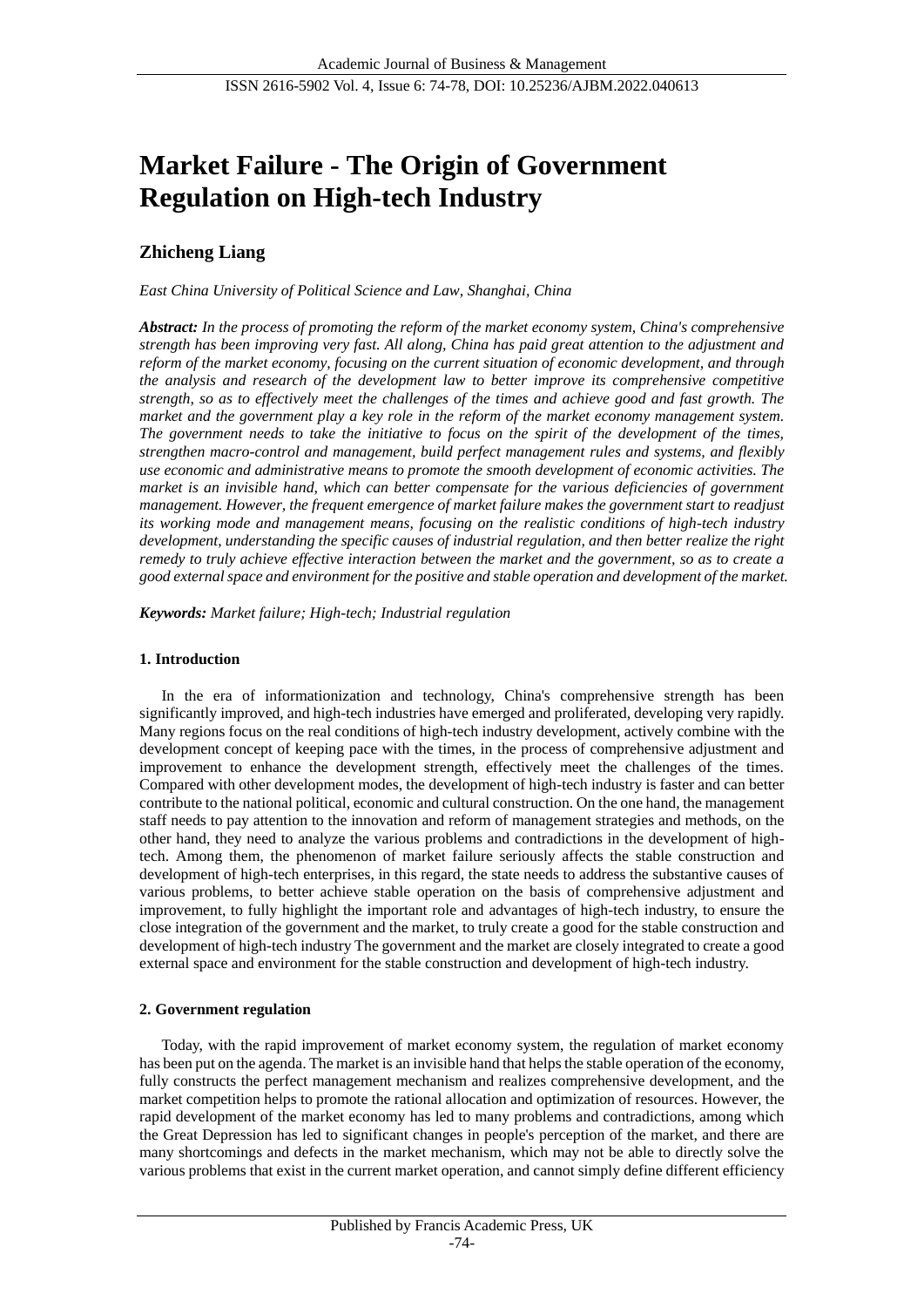and economic problems, so the market failure The analysis of market failure cannot be ignored. In the analysis and study of market failure, scholars clearly suggest that the government needs to take the initiative to adjust its working mode and strengthen the analysis and study of market failure, on the one hand, it needs to pay attention to the effective play of market mechanism and give more space to the market. On the other hand, it is necessary to put forward corresponding countermeasures and opinions to solve the problem of market adaptation and adjust the working mode and practice strategy in order to achieve the optimal state. In order to ensure the maximum social welfare, the state needs to actively participate in the operation of the market economy, actively intervene in economic life, make corresponding adjustments through the analysis of the market failure segment, and strengthen the effective control and regulation of the market [1]. Most economists believe that market failure is an economic reason for government regulation, and if the stable operation of economic life is affected in some way, such as the emergence of market failure problems, then the government needs to take relevant solutions to further regulate as well as guide to ensure the stable development of the market.

#### *2.1. Incomplete competition*

There is a certain link between the completeness of market competition and efficiency. A perfectly competitive market operates more efficiently, while the market price can be controlled at the lowest level and the output is larger. But the non-existence of perfect competition, which is only an ideal state, is likely to lead to a certain impact on efficiency, in which imperfect competition is of great concern. For a brand new market, imperfect competition has the lowest efficiency, which is closely linked to the existence of monopoly monopoly, leading to rising prices, while making the original competition directly ignored and restricted, seriously affecting the fair operation of society, there are many welfare losses. Therefore, when analyzing and researching government regulation, it is necessary to focus on the actual causes of government failure, understand the realistic conditions for the emergence of various monopoly problems, pay attention to the effective use of resources, and adjust the working ideas through the analysis and research on the efficiency and the current situation of resource allocation to guarantee the right remedy.

#### *2.2. Incomplete information*

In the background of the information age, the problem of incomplete information is more prominent, which makes technological progress and innovation hindered, insufficient information mainly refers to the quantity and quality of information can not meet the actual needs of economic operation, it is difficult to provide a lot of convenience for the decision-making of market players, can not ensure the scientificity and rationality of information decision-making, it is difficult to propose the best economic decisions, the contact and interaction between different economic players is more frequent. The interaction between different economic agents is frequent, but the amount of information they have differs, and there is an extremely obvious asymmetry. The information-advantaged party tends to take corresponding strategies and means to make decisions and choices, which leads to the economic interests of the informationdisadvantaged party being greatly impacted and affected, and the information monopoly position makes the competitive balance of the market directly broken, which cannot really realize the stable operation of the market, and many problems of undesirable competition also appear. The government needs to take the initiative to strengthen macro-control, analyze and study from different perspectives, fully demonstrate the important role of market economy, and ensure that the government can assume the corresponding responsibility.

#### *2.3. Riskiness*

In the process of participating in various economic activities, economic agents will face many risks, and external uncertainties will lead to a continuous increase in risk. Through the analysis and study of the realization of economic activities can be seen that the level of substantial earnings differ, the volatility of future earnings is more significant, this point leads to the constant generation of risk, for the private enterprise economic system, the ability of substantial capital liabilities is more limited, so the risks faced are greater, you can directly cancel the risky investment, through this form to achieve their own stable operation [2]. If analyzed in the context of the entire social economy, a part of the economic agents will directly expand their investments, so the substantial risks are getting bigger and bigger, and at the same time the final income will not reach certain standards and purposes. The economic cycle of production, exchange and consumption is the most critical, but the whole balance is directly disturbed, and the substantial risk is relatively high. The government needs to focus on this segment to make targeted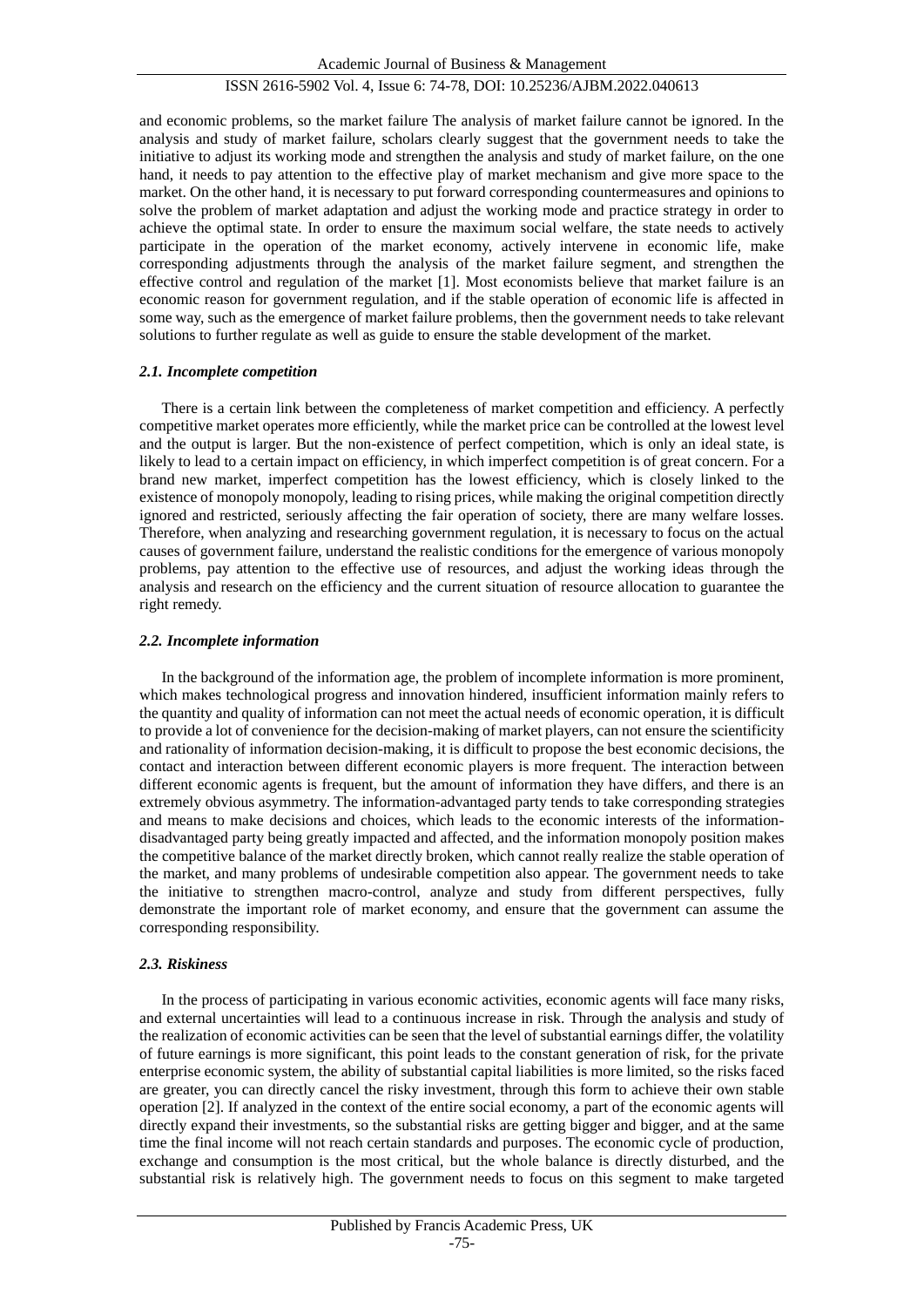adjustments and introduce corresponding management regulations and policies, so as to ensure the stable operation of the whole market economy and truly achieve the stable improvement of comprehensive competitive strength.

#### *2.4. Externalities*

For production and consumption activities, in the actual operation of the process is likely to appear different levels of benefits, including positive and negative effects are the main body, the main body of production and consumption activities are different, punishment and compensation mechanism is the most critical, so the externality is more significant, the externality will directly affect the private costs and the actual benefits, resulting in a certain difference between social costs and private costs. Thus, externalities are more rapid in economic activity and are also directly related to and differentiated from real demand, and they help to further strengthen incentives for bad habits, such as environmental pollution. In contrast, internalities help to promote good behavior, such as innovation and environmental protection, which are directly related to the stable operation of the market. In the process of promoting the operation of the market, it is necessary to focus on the inherent defects, and to analyze and study the free behavior of economic people to understand the substantive reasons for the emergence of various monopoly problems, among which externalities, risk and incomplete information are the most critical, which makes the market failure problems appear frequently, so that in the process of promoting market economy reform, it is not possible to completely let the market to use the allocation, but needs to Therefore, in the process of promoting market economy reform, the market should not be completely used for allocation, but needs to be adjusted with an eye on the economic efficiency of the market, fully reflecting the important role and advantages of government regulation, and making up for the various deficiencies in the allocation of resources in the market, so as to enhance the comprehensive strength and operational efficiency of the economic market.

#### *2.5. Public goods*

As an important part of the whole market economy, the importance and necessity of public goods are self-evident. Public goods are services and products that can be provided to many people at the same time, and their effectiveness and cost are not affected by the number of users [3]. In addition, public consumption of public goods does not affect the consumption behavior of others, such as environmental protection, public facilities, health care, culture and education, science and technology, and diplomacy and national defense, and it is easy to find that if a complete supply model has been formed, it is impossible to analyze the right of attribution in the decision-making process, and it does not directly affect other paying consumers. consumers. This shows that the non-exhaustive and non-competitive nature of public goods affects the internal stability of public goods in terms of market failures. The state needs to focus on optimizing and upgrading public goods in light of the realities of subjective consumption, make full use of the government's role and power to strengthen social management, ensure the active participation of different identity organizations, implement the later supervision and management, and actively promote the further development and growth of public goods.

# **3. Market Failure - The Origin of Government Regulation on High-tech Industry**

It is easy to find that the emergence of market failure has made the government realize its important responsibility, actively adjust its working mode, improve the quality and efficiency of its work, actively face the challenges of the times, and actively realize the reasonable allocation and utilization of management resources. For the high-tech industry, the development speed is fast, which is the product of the development of the times and can better reflect the concept of economic development with the times. The government needs to focus on the substantive causes of market failure, based on government regulation, strengthen the guidance and education of high-tech industry, further adjust the work ideas and work direction, ensure the effective implementation of different management modes, and do the preliminary paving work for the improvement of national comprehensive strength.

### *3.1. Regulation of monopoly in high-tech industry*

When analyzing and studying the anti-monopoly laws of different countries, it can be found that the analysis of monopoly structure, abuse of monopoly rights and the trend of monopolization is the main subject, and the government regulation also needs to be based on this and specify the specific objects of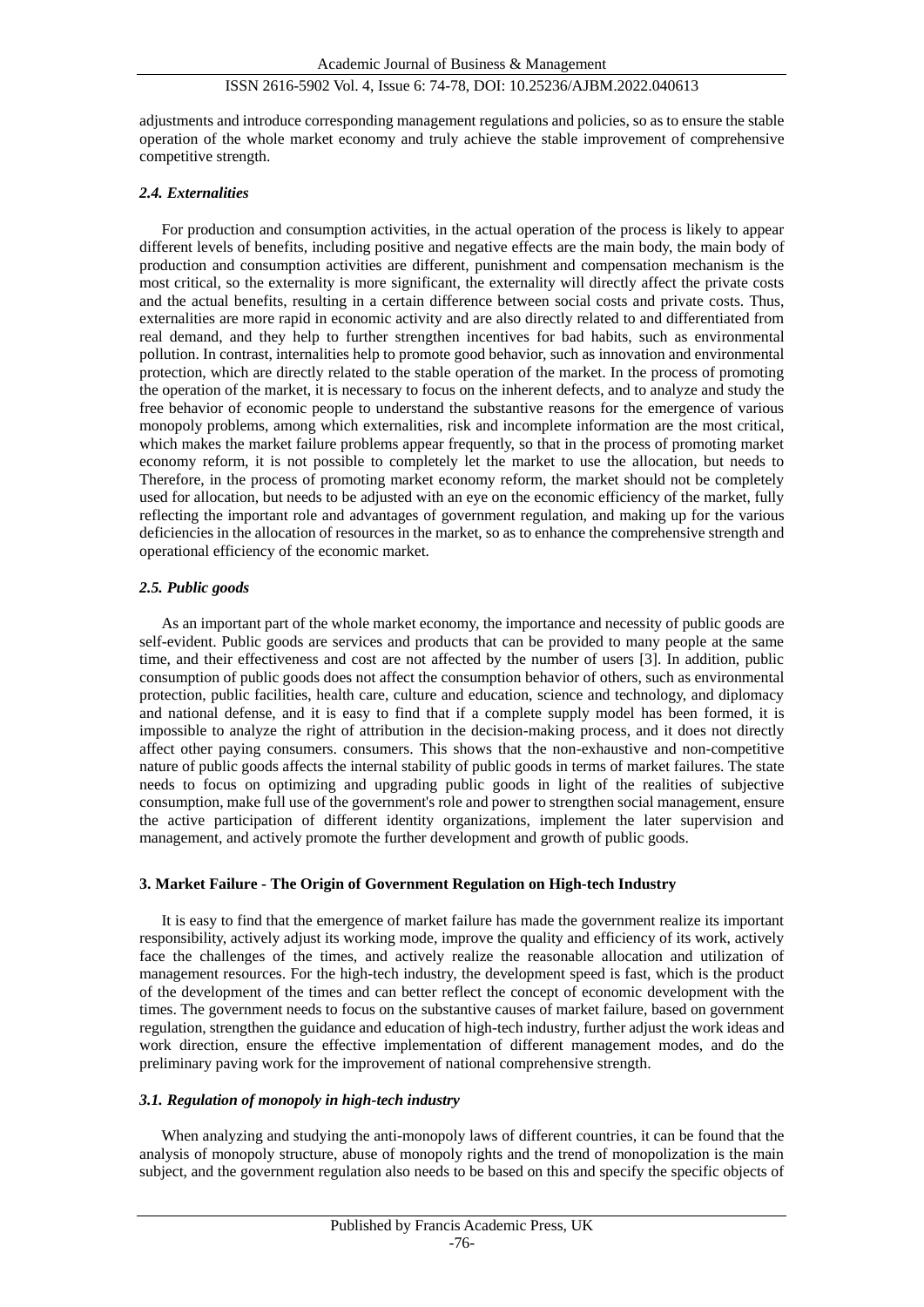regulation. In the context of knowledge-based economy and market economy, the monopoly problem in high-tech industry is significant, and the development trend is changing with time. Therefore, the government should pay attention to the analysis and research on the structure of high-tech industry, understand the important contents of industrial organization theory, focus on the specific development status, and seize the key points and difficulties of monopoly regulation policy based on further adjustment and improvement. The implementation of structuralism is the most crucial, and the government needs to always stand in the perspective of the development of the times to analyze the specific causes of monopoly, and through the analysis of the characteristics of high-tech industries and the law of development to make effective adjustments, fully highlighting the monopoly rights of knowledge products and the exclusive use, so as to better clarify the later work ideas and paths and ensure the right remedy. The analysis of technological superiority and the study of patent rights are also crucial, which are directly related to monopoly status. The government needs to focus on the substantive causes of market failure and pay attention to further regulation and guidance of high-tech industries based on the analysis of monopoly problems. It should ensure that the high-tech industry can actively participate in the market competition, regulate its own words and behaviors, assume certain social responsibilities, and set an example for other enterprises.

#### *3.2. Regulation of information asymmetry in the field of high-tech industry*

At present, China's high-tech industry is developing very rapidly, and the connection and interaction between different industries are becoming more and more frequent, and the difference between each industry is more significant, which makes the problem of information asymmetry arise. The state, on the other hand, needs to pay attention to the substantive root cause of these problems, increase the investment and support for high-tech industries, take the initiative to introduce more preferential policies, and understand the relevance between high-tech enterprises and business incubators. The problem of information asymmetry between these two is relatively common, and the state only needs to focus on the benefits and the implementation of the expected benefits, analyze the substantive causes of the information asymmetry problem, understand the specific risk-reward situation as well as the benefits, combine economic strategies and administrative means to ensure that both parties have access to true and comprehensive information, and try to avoid uncertainty as well as monopoly [4]. Third parties also need to be actively involved in the process, implementing post-monitoring as well as management, and taking the initiative to strengthen the links between different management links. In addition, there is an obvious information asymmetry between high-tech enterprises and consumers, and the regulation of this problem should not be ignored. The government needs to focus on the actual situation of different products and services, and strengthen the analysis and research of the market operation mode. The government needs to develop and improve the product level regulation system, understand the substantive level of technical content of high-tech products and classify them into levels, and clarify their technical content indicators, so as to better realize the reasonable allocation and utilization of information resources.

#### *3.3. Regulation of the riskiness of high-tech industry*

The risks faced by the high-tech industry are more prominent and diverse. The state needs to focus on the substantive reasons for this problem, strengthen the analysis and research of the risk industry, understand the substantive conditions for the use of funds, ensure that the information technology industry can gain more competitive advantages, actively respond to the challenges of the times, and actively avoid various risks. The legal regulation of venture capital is the most important, and on this basis, the state also needs to focus on the real conditions of venture capital, clarify the requirements of guidance and incentive regulation, and guarantee the stable implementation of different aspects based on the regulation of the exit guarantee of venture capital, so as to truly achieve a comprehensive breakthrough and improvement of the work.

#### **4. Conclusion**

In the context of the new era, the market failure problem has been widely concerned by the public, and the government can effectively avoid the loss of market failure and actively strengthen the effective control and coordination of the market. The state needs to focus on the real conditions of high-tech industry regulation, analyze the substantive causes of market failure, and take the initiative to assume certain responsibilities and obligations. On the basis of further adjustment and improvement, the important advantages of the development of high-tech industry can be fully demonstrated, and the